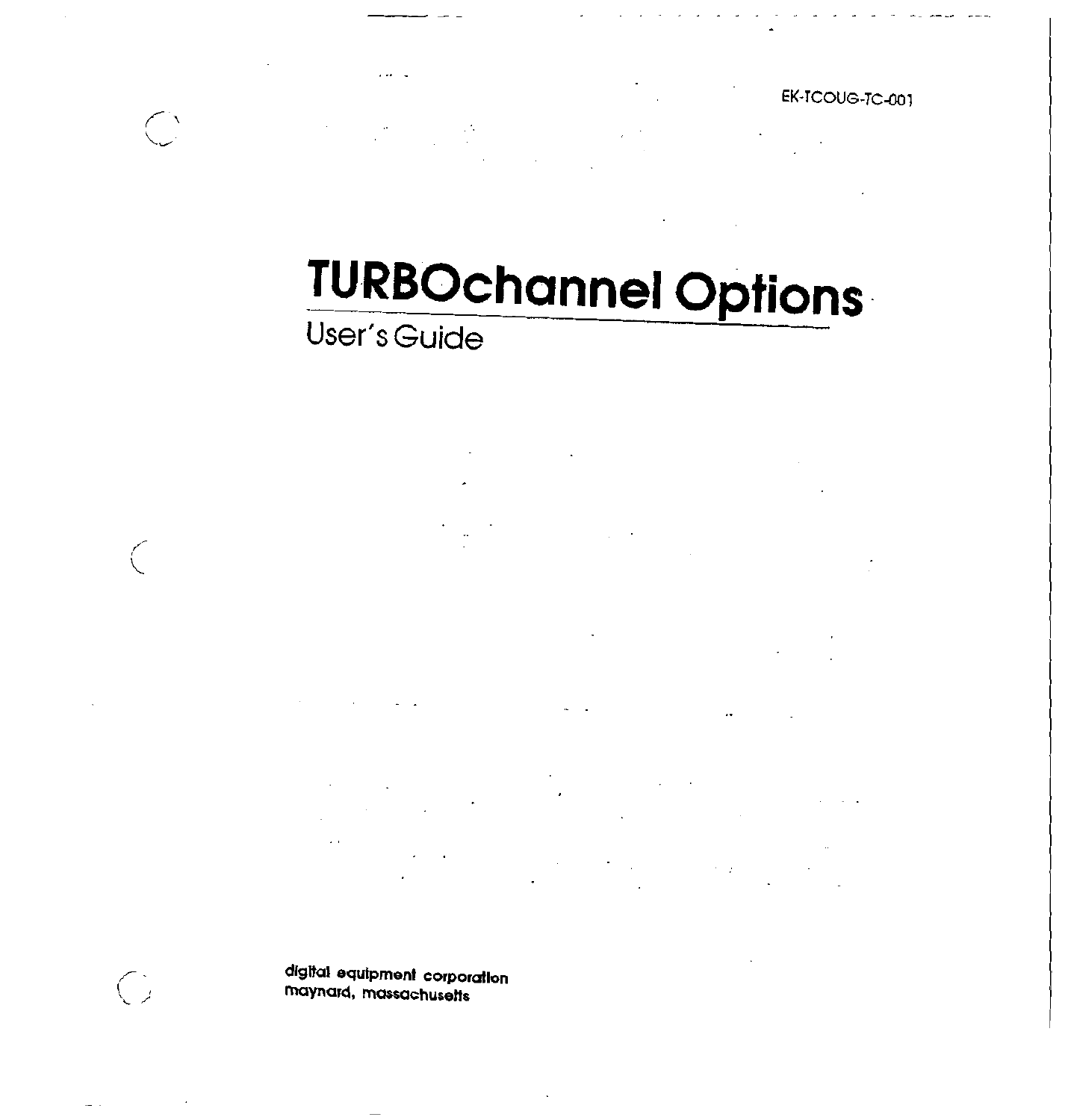### First printing, December 1991

The information in this document is subject to change without notice and should not be construed as a commitment by Digital Equipment Corporation. Digital Equipment Corporation assumes no responsibility for any errors that may appear **in this document.** 

**The software described in this document is furnished under a license and may be used or copied only in accordance with the terms of such license.** 

Digital Equipment Corporation assumes no responsibility for the use or reliability of its software on equipment that is not supplied by Digital or its affiliated **companies.·** 

**The following are trademarks of Digital Equipment Corporation:** 

DEC DECstation DECsystem

ThinWire TURBOchannel ULTRIX



 $\bigcirc$ 

 $\bigcirc$ 

 $\bigcirc$ 

© Digital Equipment Corporation 1991. All Rights Reserved Printed in U.S.A.

### U.S.A.

**This equipment generates, uses, and may emit radio frequency energy. The equipment** has been type tested and found to comply with the limits for a Class A computing device pursuant to Subpart J of Part 15 of FCC Rules, **which are designed to provide reasonable protection against such radio frequency interlerence. Operation of this equipment in a residential area may cause interference in which case the user at his own expense will be required to take whatever measures may be required to correct the interference.**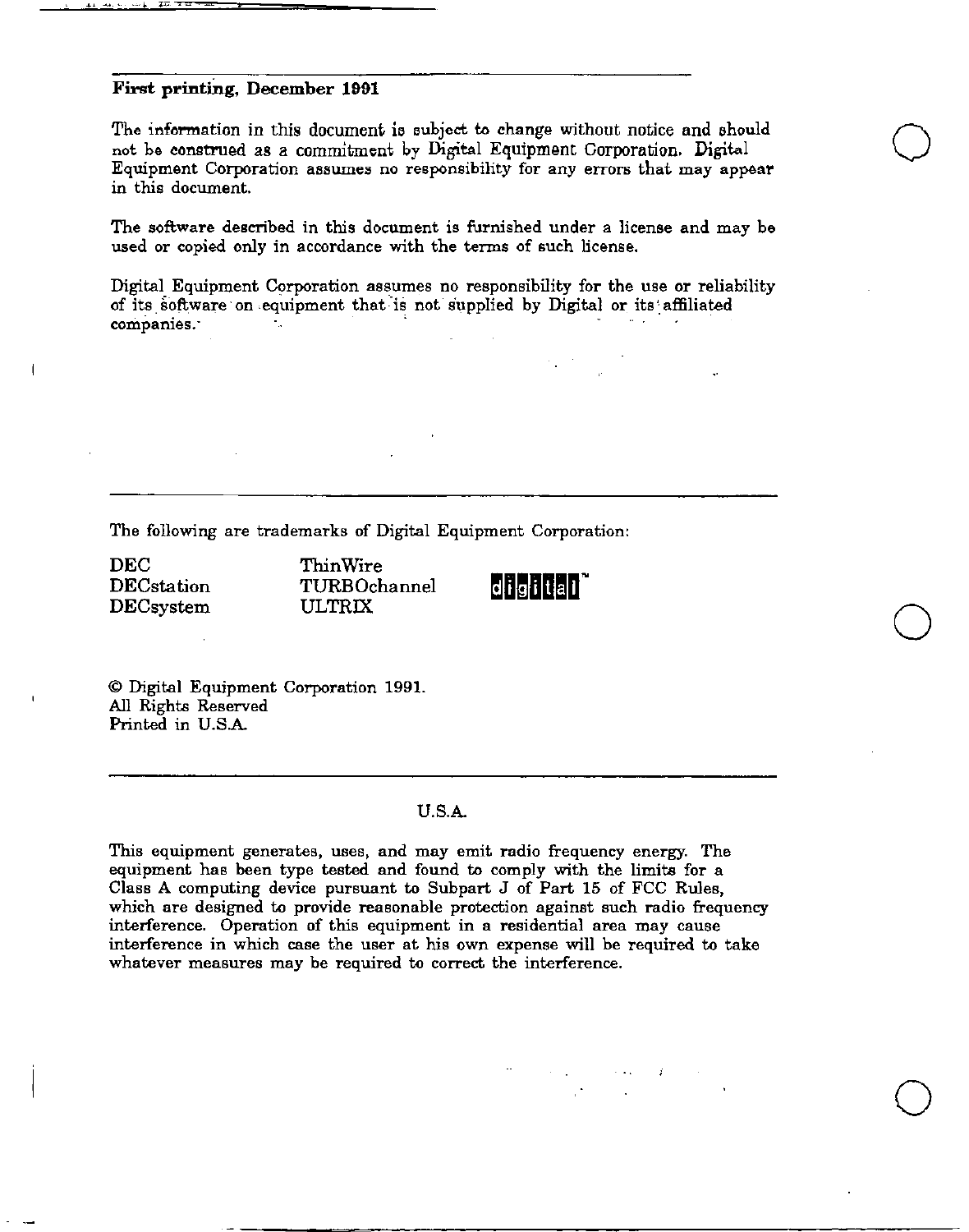## **Using This Guide**

This guide explains how to operate the TURBOchannel options that are in your system.

- Chapter 1, *Using TURBOchannel Options,* tells you what TURBOchannel options are and how they can be combined in a system.
- Each of the later chapters describes an individual option that your system has. Each chapter tells you
	- About the hardware for the option
	- How to install and remove the option
	- How to make sure that the option is operating properly

## **Conventions Used** in **This Guide**

## **Table l.**

 $\bigcap$ 

 $\mathbb{C}^{\mathbb{N}}$ 

| Convention           | Use                                                                                 |
|----------------------|-------------------------------------------------------------------------------------|
| Monospace type       | Anything that appears on your monitor<br>screen is set in monospace type like this. |
| <b>Boldface type</b> | Anything that you are asked to type is set in<br>boldface type like this.           |

 $\sim 10^{-12}$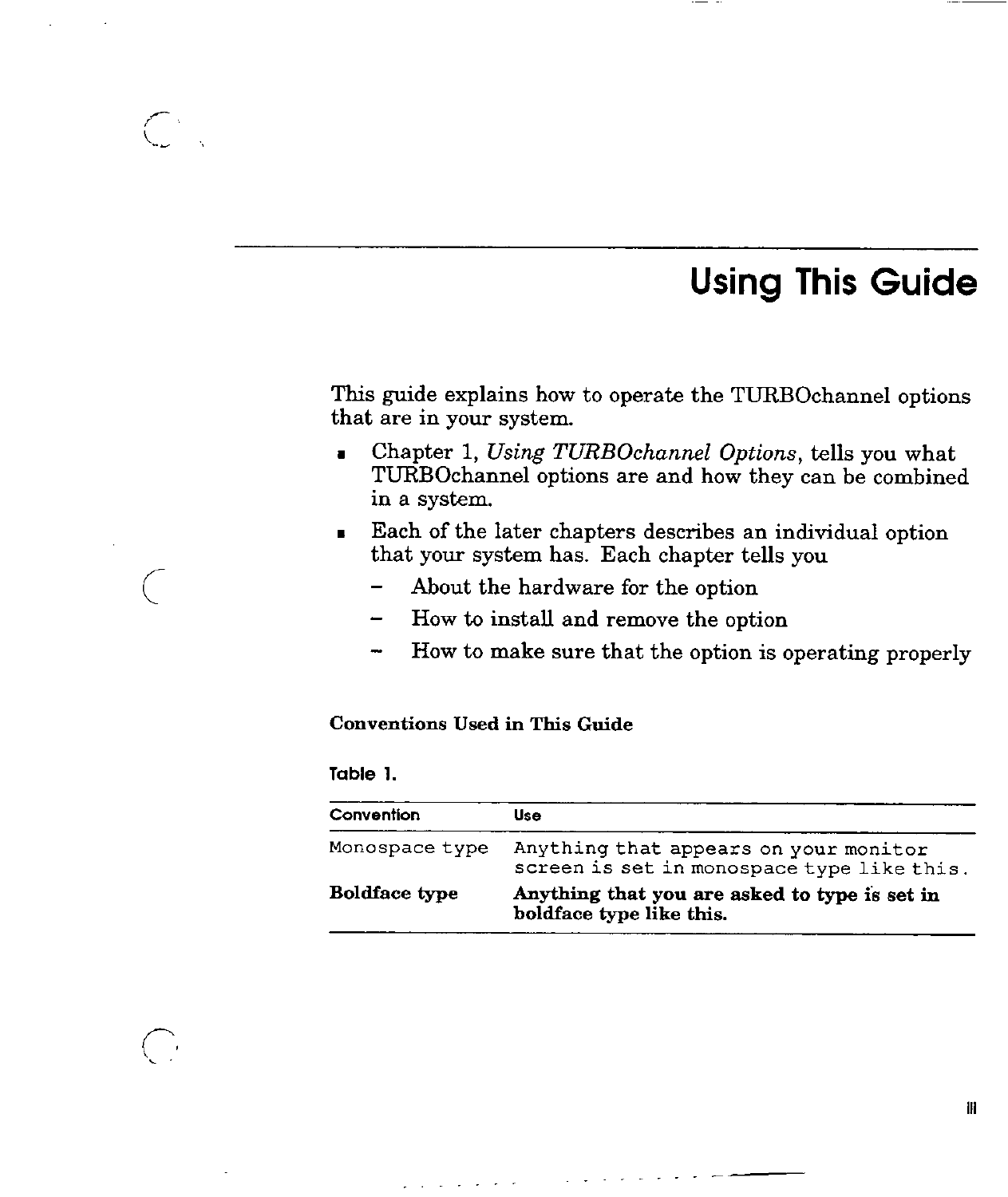**1** 

## . **Using TURBOchannel Options**

This chapter explains

 $\binom{N}{k}$ 

- What TURBOchannel options are
- How TURBOchannel options connect to the base system of
- your workstation
- Where to find detailed installation and testing information about specific TURBOchannel options.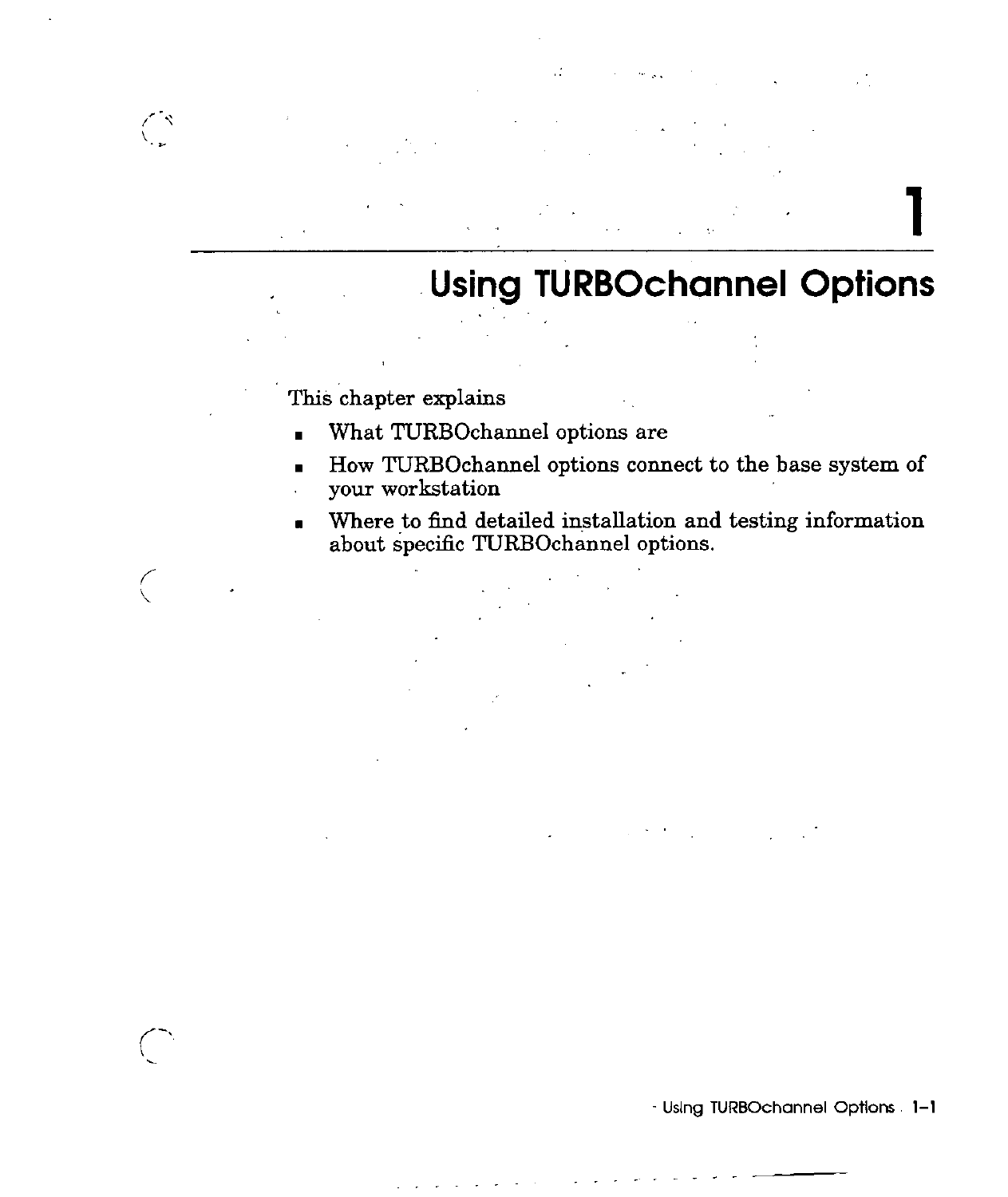## **A Look at TURBOchannel Options**

TURBOchannel options include TURBOchannel modules that connect to your base system and the devices that those modules support.

These options operate on any base system that supports TURBOchannel. The number of TURBOchannel modules that a system supports depends on the specific system.

TURBOchannel modules'can have different widths, but all TURBOchannel modules have similar connectors that attach to TURBOchannel expansion slots on the system module or an intermediate module that connects to the system module. An opening in the wall of the system unit allows the TURBOchannel module to connect to an external device.



**WSETM001** 

 $\bigcirc$ 

## **Figure 1-1. TURBOchannel connectors on a typical system module**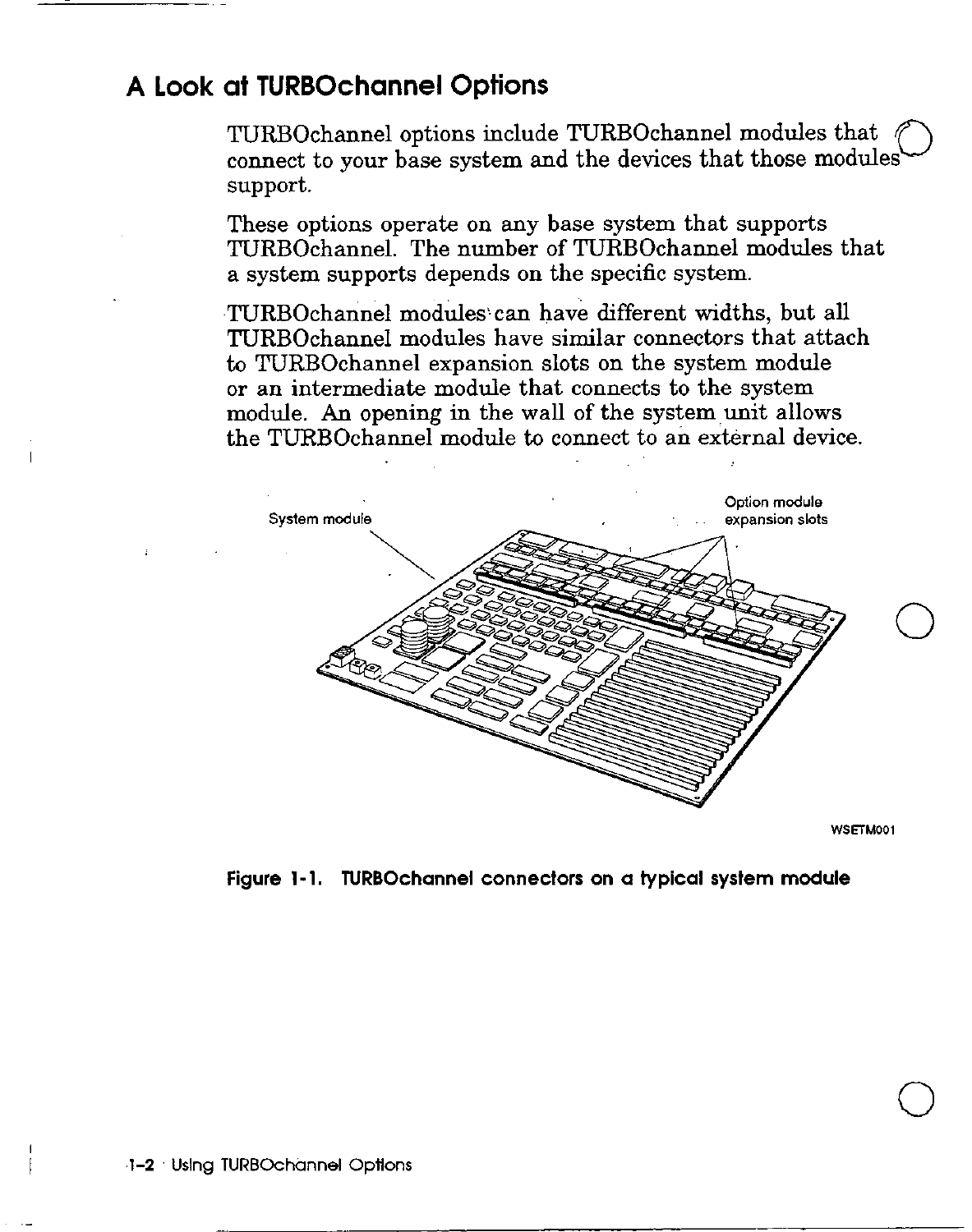

Figure 1-2. Typical TURBOchannel modules

 $\frac{1}{\epsilon}$ 

Using TURBOchannel Options 1-3

- - -